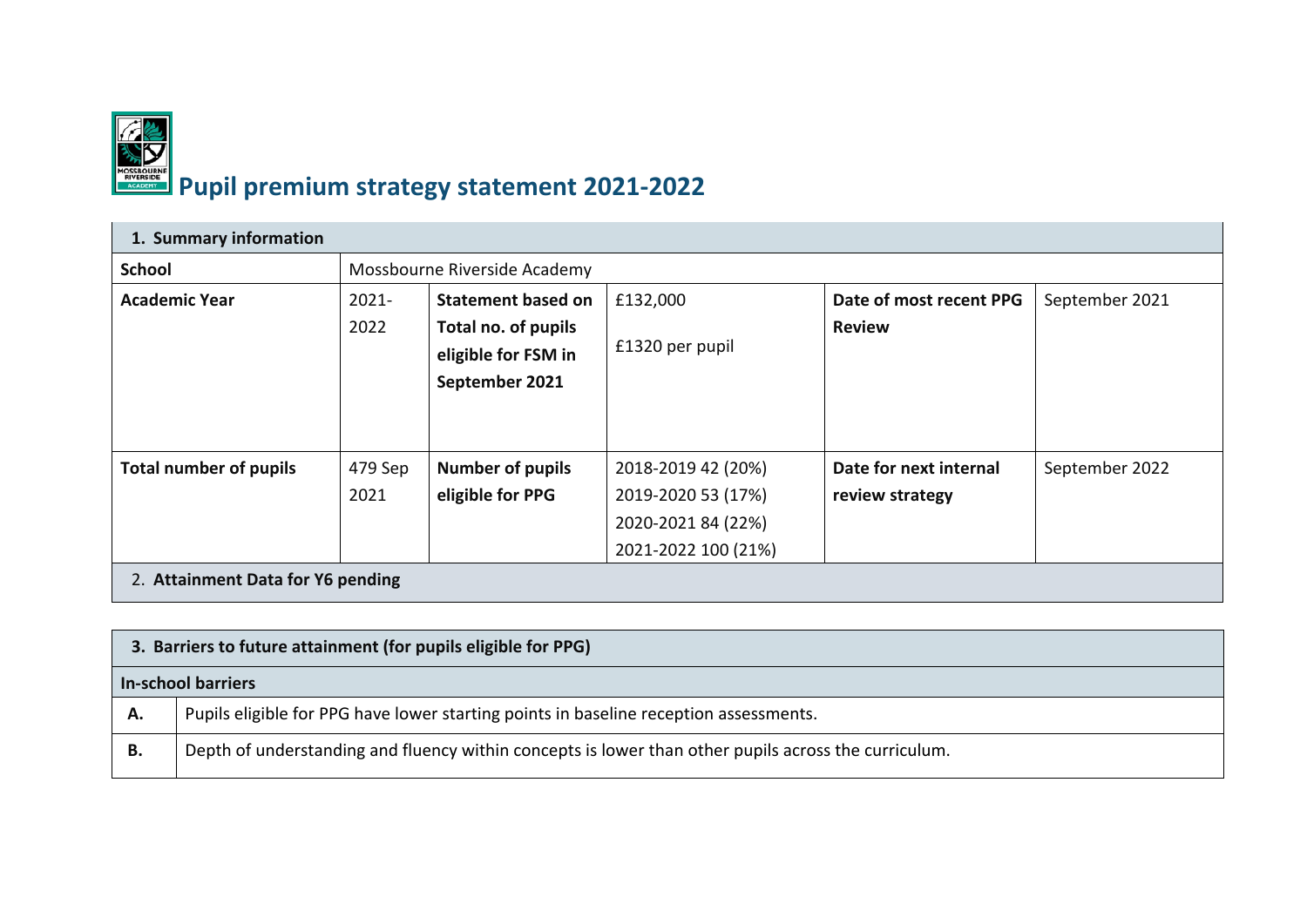| $\mathsf{C}$ . | Gap widens overtime for PPG pupils entering into KS2                                                                                                                                                                                       |                                                                                    |  |  |  |  |  |
|----------------|--------------------------------------------------------------------------------------------------------------------------------------------------------------------------------------------------------------------------------------------|------------------------------------------------------------------------------------|--|--|--|--|--|
|                | <b>Additional barriers</b>                                                                                                                                                                                                                 |                                                                                    |  |  |  |  |  |
| А.             | Impact of C19 pandemic                                                                                                                                                                                                                     |                                                                                    |  |  |  |  |  |
| В.             | Higher level of need for external agency support and or intervention needed among our disadvantaged pupils.                                                                                                                                |                                                                                    |  |  |  |  |  |
| C.             | Many of our disadvantaged pupils come from low-income families who are not able to provide the access to opportunities our non-<br>disadvantaged pupils are accessing outside our academy.                                                 |                                                                                    |  |  |  |  |  |
| D.             | Non-disadvantaged pupils at MRA often have highly aspirational parents who are motivated to support their children's learning. For a<br>number of reasons our PPG pupils may not have access to the same levels of support outside school. |                                                                                    |  |  |  |  |  |
| E.             | Disadvantaged pupils have a lower attendance figure than non-disadvantaged pupils.                                                                                                                                                         |                                                                                    |  |  |  |  |  |
| 4.             | Intended outcomes                                                                                                                                                                                                                          | <b>Success criteria</b>                                                            |  |  |  |  |  |
| Α.             | To increase the number of disadvantaged pupils exceeding standards                                                                                                                                                                         | Data will show increased % attaining above<br>national measures.                   |  |  |  |  |  |
| <b>B.</b>      | To reduce gap between disadvantaged pupils and others over time into KS2                                                                                                                                                                   | Data will show gaps continuing to narrow.                                          |  |  |  |  |  |
| C.             | To raise aspirations and provide opportunity for disadvantaged pupils                                                                                                                                                                      | High levels of participation in enrichment<br>activities and additional provision. |  |  |  |  |  |

| 5. Review of expenditure |           |
|--------------------------|-----------|
| Academic year            | 2020-2021 |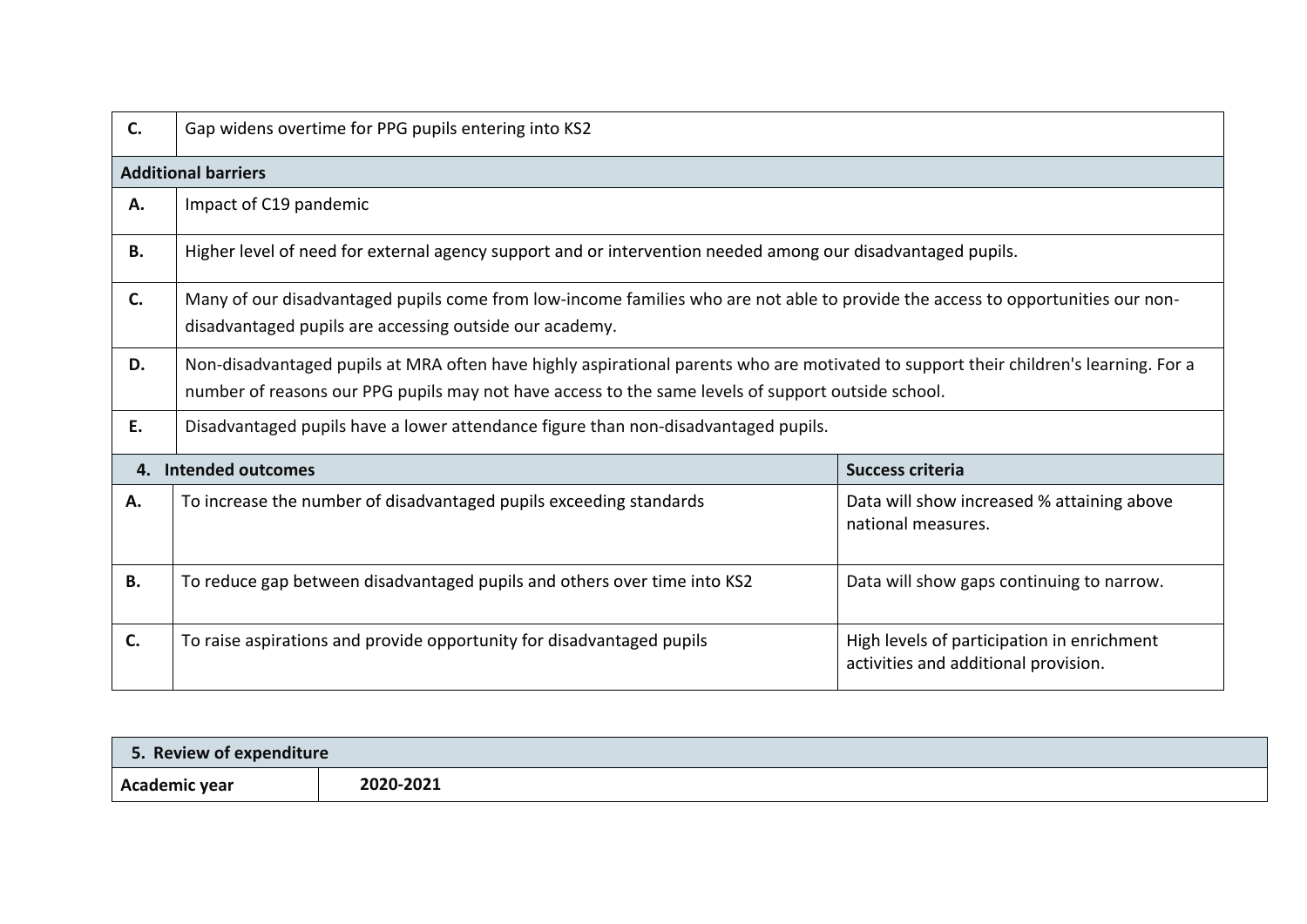| i. Quality of teaching for all                               |                                                                                                                                    |                                                                                         |                                                                                                                                                                                                            |                      |                                                                                                                                                         |  |  |
|--------------------------------------------------------------|------------------------------------------------------------------------------------------------------------------------------------|-----------------------------------------------------------------------------------------|------------------------------------------------------------------------------------------------------------------------------------------------------------------------------------------------------------|----------------------|---------------------------------------------------------------------------------------------------------------------------------------------------------|--|--|
| <b>Action</b>                                                | <b>Intended outcome</b>                                                                                                            | What is the evidence and<br>rationale for this choice?                                  | How will you ensure it is implemented<br>well?                                                                                                                                                             | <b>Staff</b><br>lead | When will you review<br>implementation?                                                                                                                 |  |  |
| <b>Mathematics Mastery</b><br>to continue in all<br>years.   | Improved progress and<br>attainment.<br>Close PPG gap in KS2<br>Increase % of PPG pupils<br>working at GD.                         | Proven impact                                                                           | MMSL leader to support all staff<br>including NQTS. Continuous CPD.<br>Successful development days and<br>external reviews.                                                                                | <b>NM</b>            | <b>Maths Meetings</b><br>differentiated for key<br>groups/ Early Bird<br>Interventions/<br>Impact of C19 effected<br>outcomes<br>Cost £2835<br>Continue |  |  |
| Read Write Inc. to<br>continue in Rec-Year<br>$\overline{2}$ | Continued high progress and<br>attainment in phonics<br>screening check and GLD                                                    | Proven impact in                                                                        | Regular monitoring of teaching<br>input, triangulated with frequent<br>phonic checks and analysis so that<br>groups are constructed dependent<br>upon pupil needs. Continuous CPD<br>and development days. | KR                   | 96% passed Y2 phonics<br>screening check autumn<br>2020 (due to missed Y1<br>screening check due to<br>C19) Cost £3700<br>Continue                      |  |  |
| Literacy and Language<br>programme for Years<br>$2 - 6$      | Continued high outcomes in<br>reading and writing in KS1 & 2<br>Close PPG gap in KS2<br>Increase % of PPG pupils<br>working at GD. | Proven impact in KS1 Y2<br>in 2018. Clear<br>progression from RWI<br>approach in Rec-Y1 | Appoint new Leader with KS2<br>experience. Continuous professional<br>development as well as initial<br>training days.                                                                                     | <b>LR</b>            | 38% GD Reading Y5 2021<br>14% GD PPG<br>25% GD Reading Y2 2021<br>6% GD PPG<br>85% ES+ Reading Y2 2021                                                  |  |  |
| <b>Total budgeted cost</b>                                   |                                                                                                                                    |                                                                                         |                                                                                                                                                                                                            |                      | £6535                                                                                                                                                   |  |  |
| ii. Targeted support                                         |                                                                                                                                    |                                                                                         |                                                                                                                                                                                                            |                      |                                                                                                                                                         |  |  |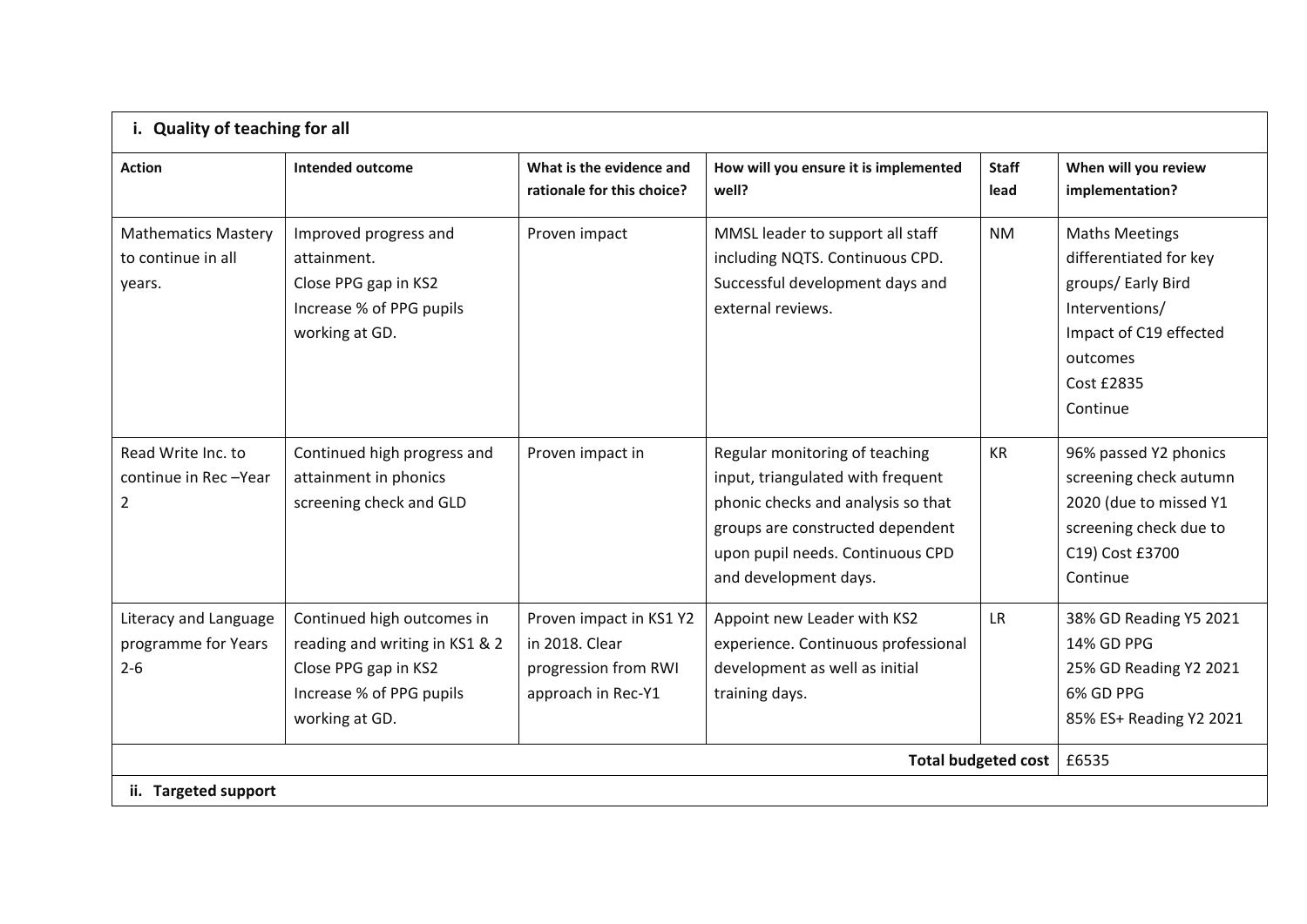| <b>Action</b>             | <b>Intended outcome</b>         | What is the evidence    | How will you ensure it is               | <b>Staff</b> | When will you review     |
|---------------------------|---------------------------------|-------------------------|-----------------------------------------|--------------|--------------------------|
|                           |                                 | and rationale for this  | implemented well?                       | lead         | implementation?          |
|                           |                                 | choice?                 |                                         |              |                          |
| <b>Phonics Tuition</b>    | Rapid progress in phonics,      | Proven impact phonics   | Experienced and highly trained          | <b>KR</b>    | 25% GD Reading Y2        |
|                           | reading and writing Years R-2   | results from 2017       | skilled staff will run 1:1              |              | 6% GD Reading Y2         |
|                           |                                 |                         | interventions, these will be            |              | 96% Phonics Screen Pass  |
|                           |                                 |                         | monitored by Reading Leader             |              |                          |
| Daily Supported           | Daily reading session with 1:6, | Proven impact in MRA    | New DSR leader. Experienced and         | AD           | 25% GD Reading Y2        |
| Reading target groups     | ensuring rapid progress.        |                         | highly trained skilled staff will teach |              | 6% GD Reading Y2         |
|                           |                                 |                         | PP groups, these will be monitored      |              | 96% Phonics Screen Pass  |
|                           |                                 |                         | by class teachers and reading leader.   |              |                          |
|                           |                                 |                         | Continuous CPD.                         |              |                          |
| Educational               | To support PP pupils to         | PP Pupils with SEND     | <b>Educational Psychologist and MRA</b> | AW           | Targets met in line with |
| Psychology support        | overcome difficulties in        | need further support to | Staff will plan, deliver and review     |              | individual child reviews |
|                           | specific learning areas.        | help them make good     | interventions every 4-6 weeks.          |              | Continue                 |
|                           |                                 | progress.               | Educational Psychologist to deliver     |              |                          |
|                           |                                 |                         | whole academy CPD.                      |              |                          |
| <b>Attendance Support</b> | To support PP Pupils who        | Proven Impact in 2018-  | Half-termly meetings with SAO to        | AW           | Improved attendance and  |
|                           | attendance drops below 97%.     | 2019                    | plan and review support. Daily and      |              | decrease in persistently |
|                           |                                 |                         | weekly monitoring of individual pupil   |              | absent pupils            |
|                           |                                 |                         | attendance and punctuality.             |              | £2160                    |
|                           |                                 |                         | Whole academy as well individual        |              |                          |
|                           |                                 |                         |                                         |              |                          |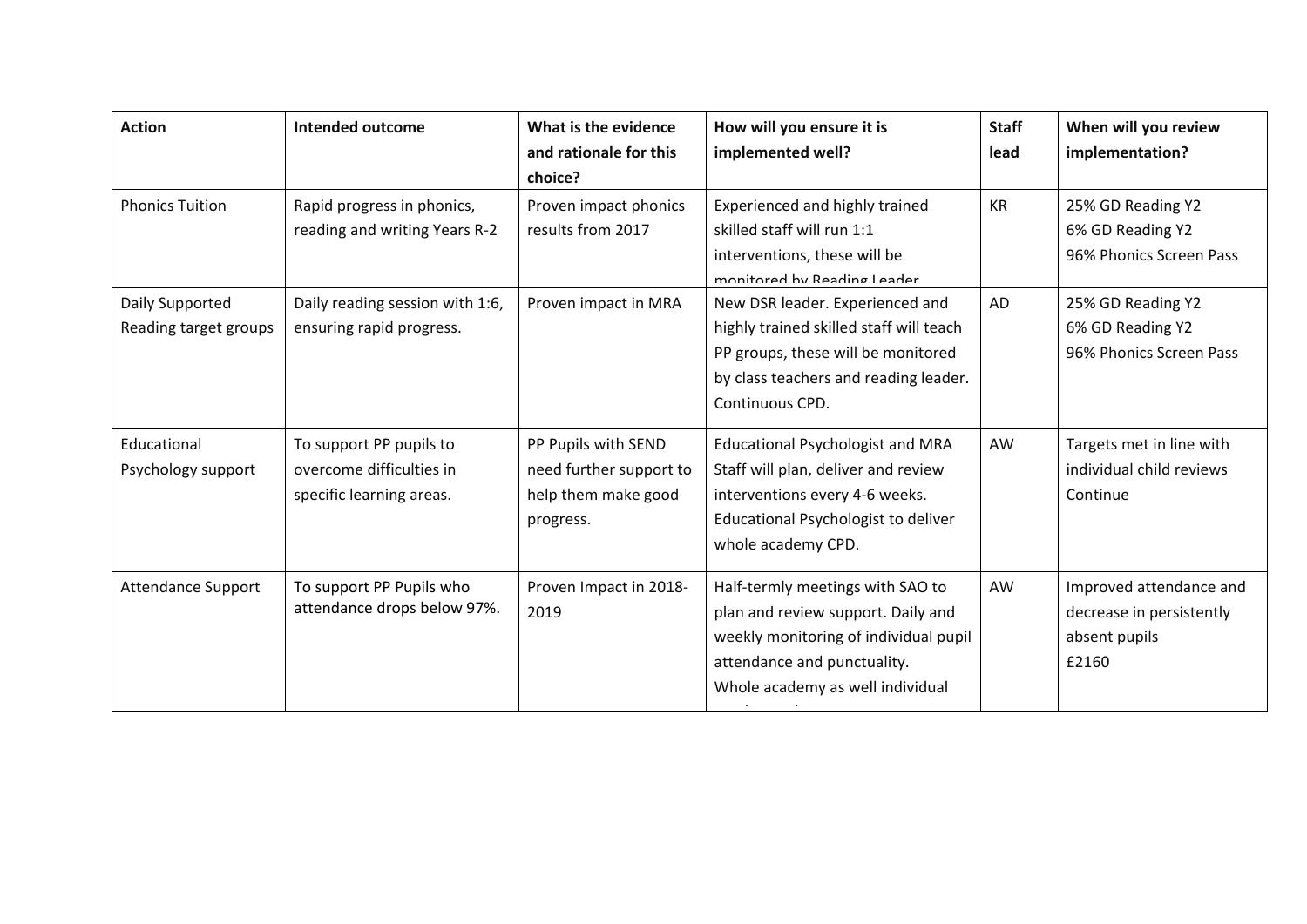| Speech and Language<br>Therapy support                 | To support PP Pupils who need<br>additional support in Speech<br>and Language                                              | Proven impact in 2018-<br>2019                            | Speech and Language Therapist and<br>MRA Staff will plan, deliver and<br>review interventions every 4-6<br>weeks.          | AW                   | Targets met in individual<br>cases<br>Continue<br>£3000                                                                |
|--------------------------------------------------------|----------------------------------------------------------------------------------------------------------------------------|-----------------------------------------------------------|----------------------------------------------------------------------------------------------------------------------------|----------------------|------------------------------------------------------------------------------------------------------------------------|
| A Space Play Therapy                                   | Support for most vulnerable<br>children                                                                                    | Proven impact in<br><b>Federation Academies</b>           | Termly reports and<br>reviews of pupil<br>allocation.                                                                      | AW                   | Progress made for pupils,<br>qualitative reports<br>referenced<br><b>Increase Service</b><br>£7350                     |
| Maths interventions<br>inc Early Bird<br>Interventions | Provide support for pupils at<br>risk of falling behind and<br>challenge groups to increase %<br>working at greater depth. | Proven impact                                             | Class Teachers, Maths Lead and<br>Principal to review impact of<br>interventions regularly in Pupils<br>Progress Meetings. | <b>NM</b>            | 7% PPG GD Maths Y5 2021<br>50% PPG ES Maths Y5 2021<br>7% PPG GD Maths Y2 2021<br>57% PPG ES Maths Y2 2021<br>Continue |
|                                                        | <b>Total budgeted cost</b>                                                                                                 | £22,675                                                   |                                                                                                                            |                      |                                                                                                                        |
| Other approaches<br>iii.                               |                                                                                                                            |                                                           |                                                                                                                            |                      |                                                                                                                        |
| <b>Action</b>                                          | <b>Intended outcome</b>                                                                                                    | What is the evidence<br>and rationale for this<br>choice? | How will you ensure it is<br>implemented well?                                                                             | <b>Staff</b><br>lead | When will you review<br>implementation?                                                                                |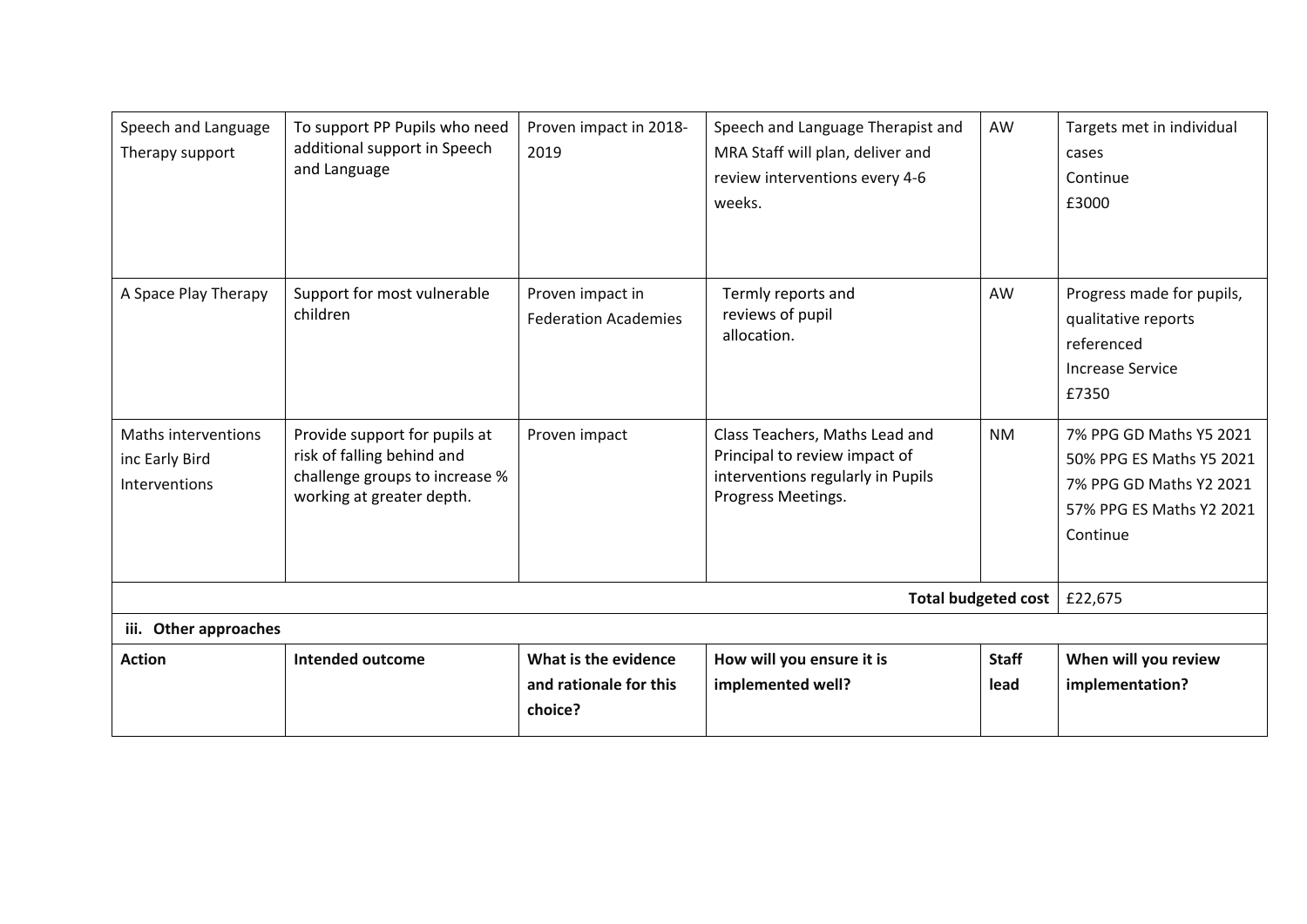| <b>Additional Teaching</b><br>Staff                   | Deployed to support<br>interventions and provide<br>additional pastoral and<br>academic support    | Proven Impact | Interventions to be monitored by<br>middle leaders/ subject leaders and<br>class teachers.                                                                                                                                                   | KR/NM     | Progress evident within<br>books/ evidenced in<br>Summer Data/ Progress<br>from Spring<br><b>Improved Sports Provision</b><br>Continue<br>Cost £19,315 |
|-------------------------------------------------------|----------------------------------------------------------------------------------------------------|---------------|----------------------------------------------------------------------------------------------------------------------------------------------------------------------------------------------------------------------------------------------|-----------|--------------------------------------------------------------------------------------------------------------------------------------------------------|
| <b>Enrichment activities</b><br>to broaden curriculum | To offer enrichment activities<br>to PP pupils who may not<br>otherwise access this<br>opportunity | Proven Impact | Ensure the PP pupil take up is 100%                                                                                                                                                                                                          | <b>ND</b> | See Club data<br>Continue<br>Cost £1000                                                                                                                |
| <b>Virtual Parent</b><br>Workshops                    | To support parents in raising<br>expectations and how they can<br>help at home.                    | Proven impact | To ensure timetable of workshops is<br>flexible to include as many parents<br>as possible, slides available on the<br>webpage so all can access support at<br>home. Act on parent feedback after                                             | AW        | Good attendance<br>Continue in person<br>Cost £1000                                                                                                    |
| <b>Extended hours</b><br>enrichment<br>programme      | To provide opportunity and<br>access to a wide range of skills<br>and experiences.                 | Proven impact | Allocate % of places to PP pupil<br>priority.<br>Allocate funds to finance places for<br>pupils from families in financial<br>hardship.<br><b>All Street Control</b><br>$\sigma\sigma$ , $\sigma$ , $\sigma$ , and $\sigma$<br>$\sim$ $\sim$ | <b>ND</b> | Continue<br>Cost £2000                                                                                                                                 |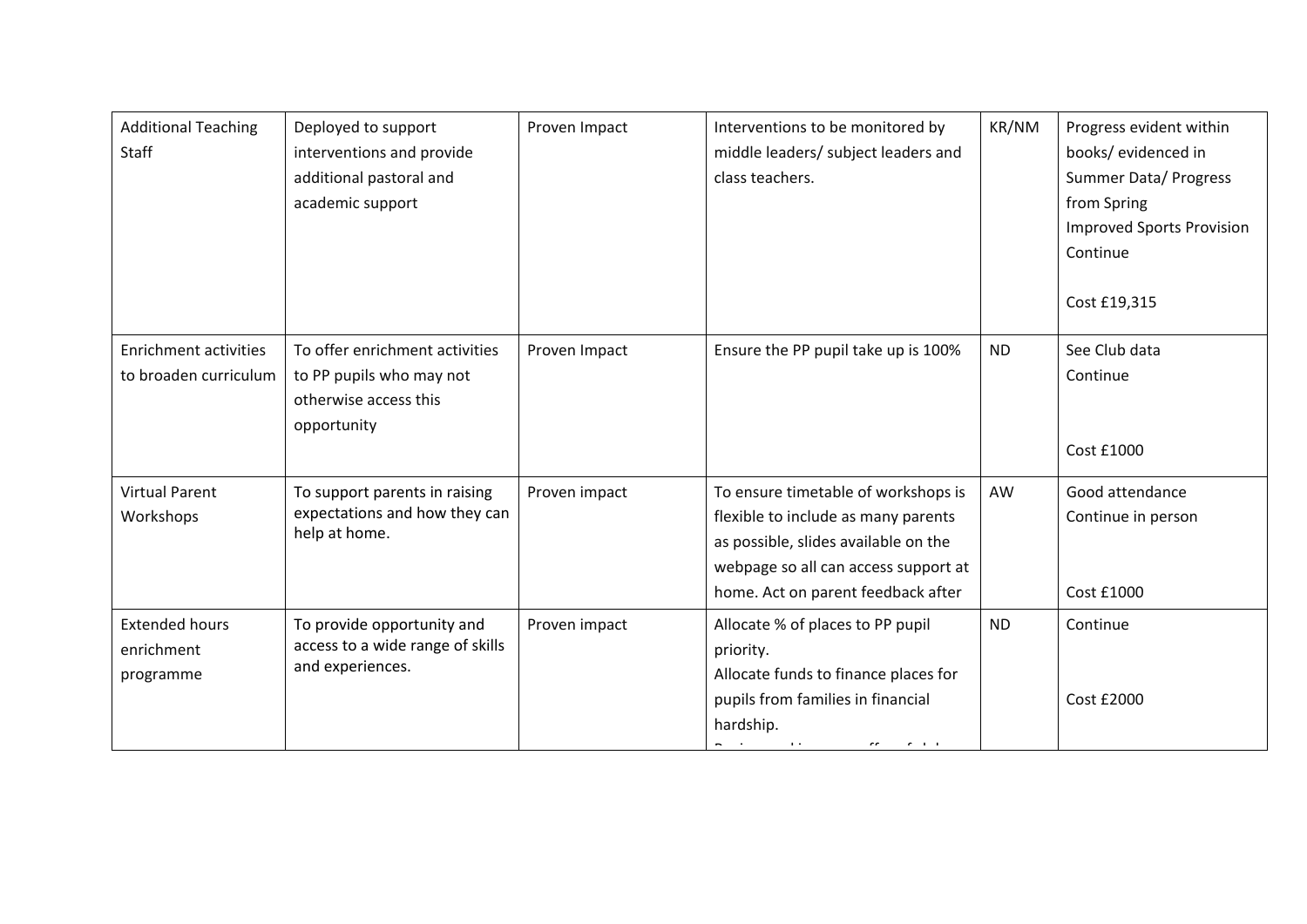| <b>Music Taster Sessions</b><br>delivered to Y4 | To provide opportunity for PP<br>pupils to access learning of a<br>wide range of orchestral<br>instruments with goal of<br>starting an Academy Orchestra | Close gap of<br>opportunity between<br>pupils                             | Ensure 100% PP pupil priority.                                                                                                          | <b>NM</b> | Termly<br>Continue<br>Cost £1155 |
|-------------------------------------------------|----------------------------------------------------------------------------------------------------------------------------------------------------------|---------------------------------------------------------------------------|-----------------------------------------------------------------------------------------------------------------------------------------|-----------|----------------------------------|
| Breakfast club                                  | To provide a healthy breakfast<br>to vulnerable pupils                                                                                                   | Proven impact for<br>health, wellbeing,<br>attendance and<br>punctuality. | Allocate % of places to PP pupil<br>priority.<br>Allocate funds to finance places for<br>pupils from families in financial<br>hardship. | <b>ND</b> | Expand provision<br>£2000        |
|                                                 | <b>Total budgeted cost</b>                                                                                                                               | 26,470                                                                    |                                                                                                                                         |           |                                  |

| 6. Planned Expenditure          |                  |                                                        |                                                |                      |                                         |  |  |
|---------------------------------|------------------|--------------------------------------------------------|------------------------------------------------|----------------------|-----------------------------------------|--|--|
| Academic year                   | 2021-2022        |                                                        |                                                |                      |                                         |  |  |
| iv. Quality of teaching for all |                  |                                                        |                                                |                      |                                         |  |  |
| <b>Action</b>                   | Intended outcome | What is the evidence and<br>rationale for this choice? | How will you ensure it is implemented<br>well? | <b>Staff</b><br>lead | When will you review<br>implementation? |  |  |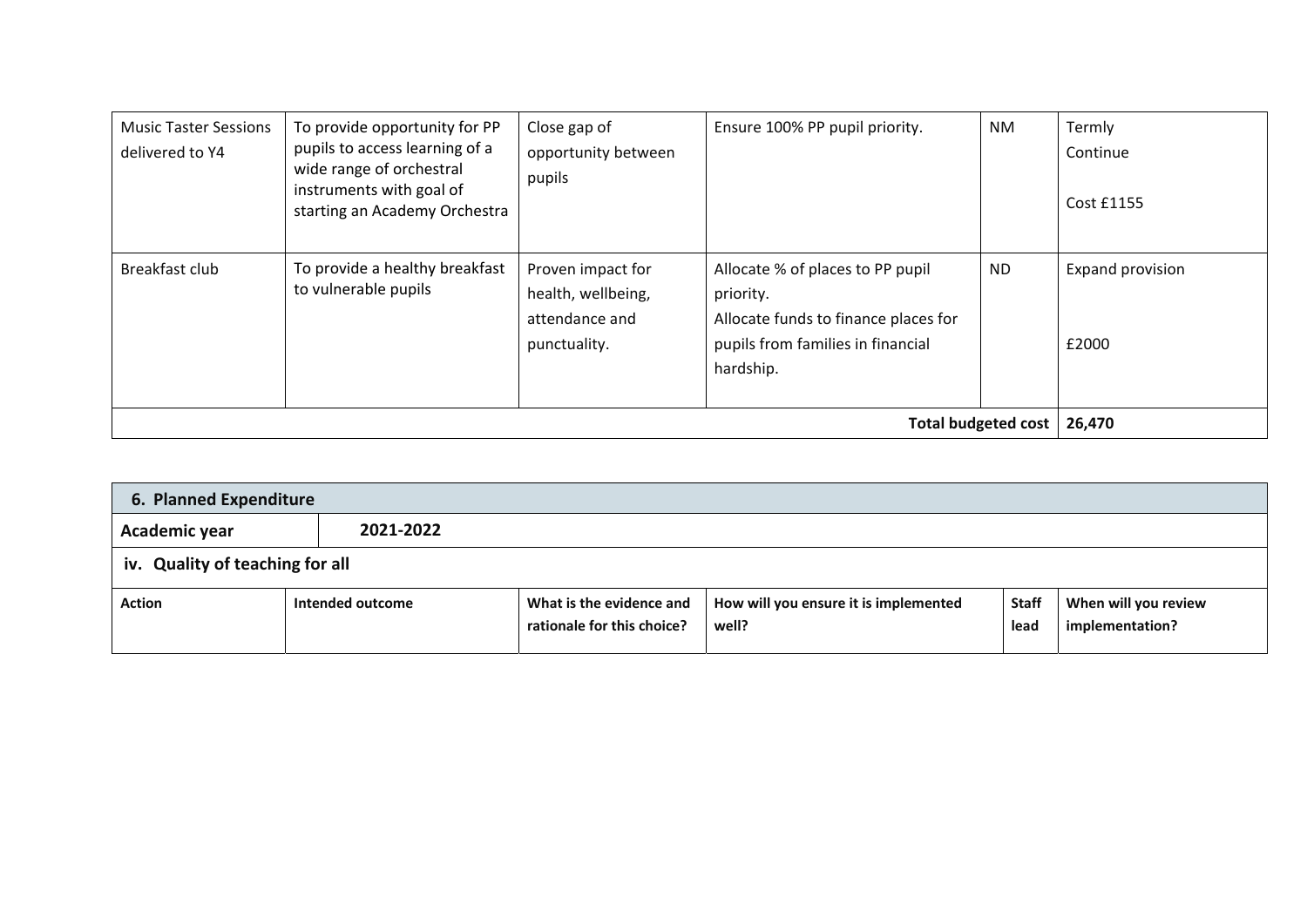| <b>Mathematics Mastery</b>                      | Improved progress and                                                             | Proven impact in 2016-         | New MMSL leader to support all staff                                                                                                                                                                       | <b>KR</b> | Summer 2022                                                                                                |
|-------------------------------------------------|-----------------------------------------------------------------------------------|--------------------------------|------------------------------------------------------------------------------------------------------------------------------------------------------------------------------------------------------------|-----------|------------------------------------------------------------------------------------------------------------|
| to continue in all<br>years.                    | attainment.<br>Close PPG gap in KS2<br>Increase % of PPG pupils<br>working at GD. | 2021                           | including ECTS.<br>Further development work to take place<br>with MM Consultant<br>Continuous CPD<br>Successful development days and<br>external reviews.                                                  |           | Cost £4050                                                                                                 |
| Read Write Inc. to<br>continue in Rec-Year<br>2 | Continued high progress and<br>attainment in phonics<br>screening check and GLD   | Proven impact in 2015-<br>2021 | Regular monitoring of teaching input,<br>triangulated with frequent phonic<br>checks and analysis so that groups are<br>constructed dependent upon pupil<br>needs. Continuous CPD and<br>development days. | KR        | Summer 2022<br>Cost<br>£5040 x 1 development<br>day bundle +VAT<br>$£960 = £192 \times 5$ training<br>days |
| Daily Supported<br>Handwriting                  | Improve outcomes in writing<br>for PPG children                                   | Proven impact in 2020-<br>2021 | Regular monitoring of teaching input,<br>triangulated with frequent book checks<br>and analysis so that PPG pupils<br>progress. Continuous CPD and<br>development days.                                    | KR/L<br>R | Summer 2022<br>£1989 for books                                                                             |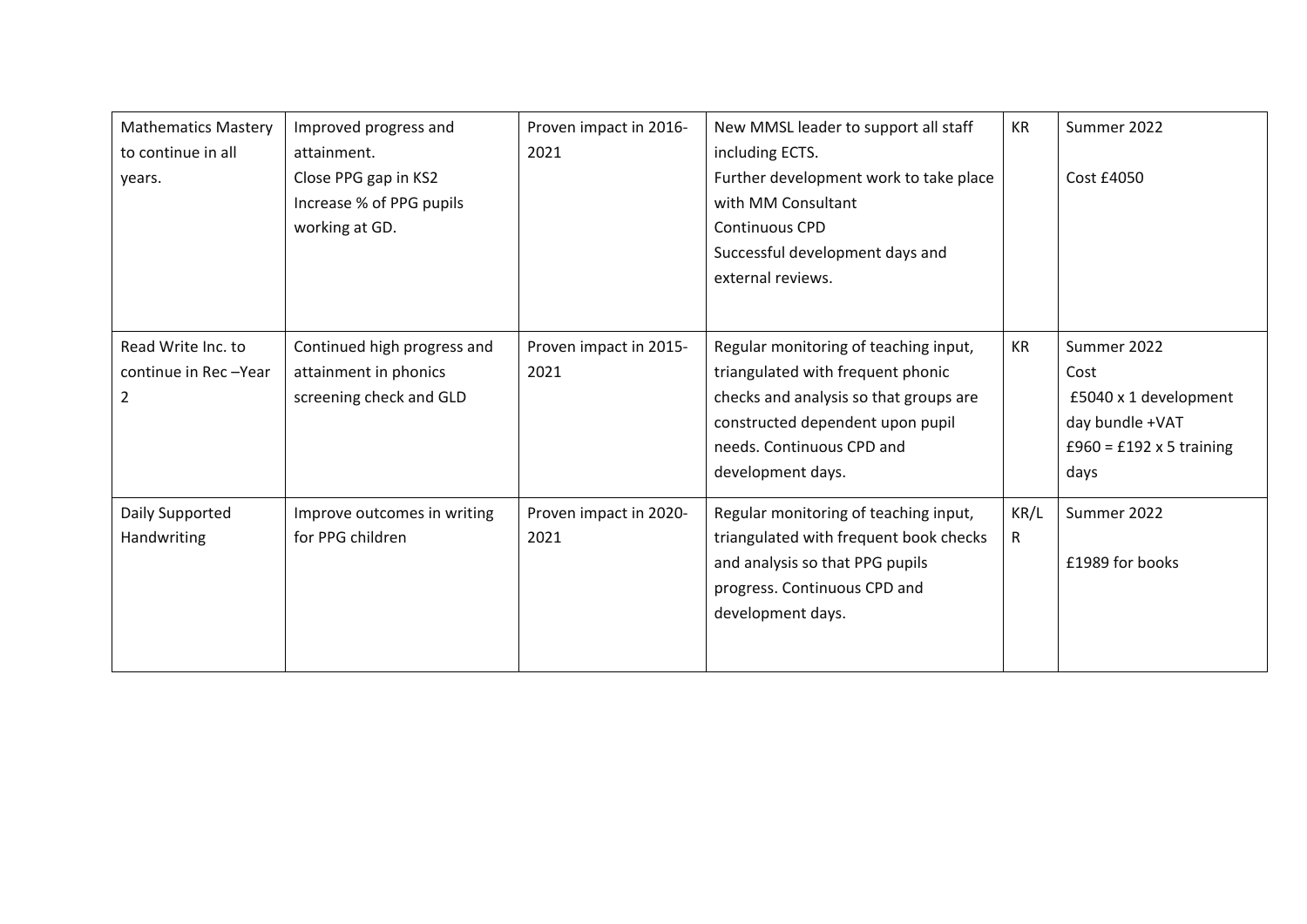| <b>Whole Class Guided</b><br>Reading daily              | Improve outcomes in<br>comprehension for Y2-Y6 PPG<br>pupils                                                                       | Proven Impact 2020-<br>2021                                                             | Leader with KS2 experience. Continuous<br>professional development as well as<br>initial training days.                   | <b>LR</b>            | £3240 for Library Books                                                                               |
|---------------------------------------------------------|------------------------------------------------------------------------------------------------------------------------------------|-----------------------------------------------------------------------------------------|---------------------------------------------------------------------------------------------------------------------------|----------------------|-------------------------------------------------------------------------------------------------------|
| <b>Accelerated Reader</b><br>Programme                  | Improve outcomes in reading<br>and access to books for PPG<br>pupil                                                                | Proven impact 2020-<br>2021                                                             | Leader with KS2 experience. Continuous<br>professional development as well as<br>initial training days.                   | <b>LR</b>            | £2430                                                                                                 |
| Literacy and Language<br>programme for Years<br>$2 - 6$ | Continued high outcomes in<br>reading and writing in KS1 & 2<br>Close PPG gap in KS2<br>Increase % of PPG pupils<br>working at GD. | Proven impact in KS1 Y2<br>in 2018. Clear<br>progression from RWI<br>approach in Rec-Y1 | Leader with KS2 experience. Continuous<br>professional development as well as<br>initial training days.                   | <b>LR</b>            | Summer 2021<br>£5040 x 1 developmental<br>day bundle + VAT<br>$£960 = £192 \times 5$ training<br>days |
|                                                         |                                                                                                                                    |                                                                                         | <b>Total budgeted cost</b>                                                                                                |                      | £23,709                                                                                               |
| v. Targeted support                                     |                                                                                                                                    |                                                                                         |                                                                                                                           |                      |                                                                                                       |
| <b>Action</b>                                           | <b>Intended outcome</b>                                                                                                            | What is the evidence<br>and rationale for this<br>choice?                               | How will you ensure it is implemented<br>well?                                                                            | <b>Staff</b><br>lead | When will you review<br>implementation?                                                               |
| <b>Phonics Tuition</b>                                  | Rapid progress in phonics,<br>reading and writing Years R-2                                                                        | Proven impact phonics<br>results from 2017                                              | Experienced and highly trained skilled<br>staff will run 1:1 interventions, these<br>will be monitored by Reading Leader. | <b>KR</b>            | Summer 2022<br>£2000                                                                                  |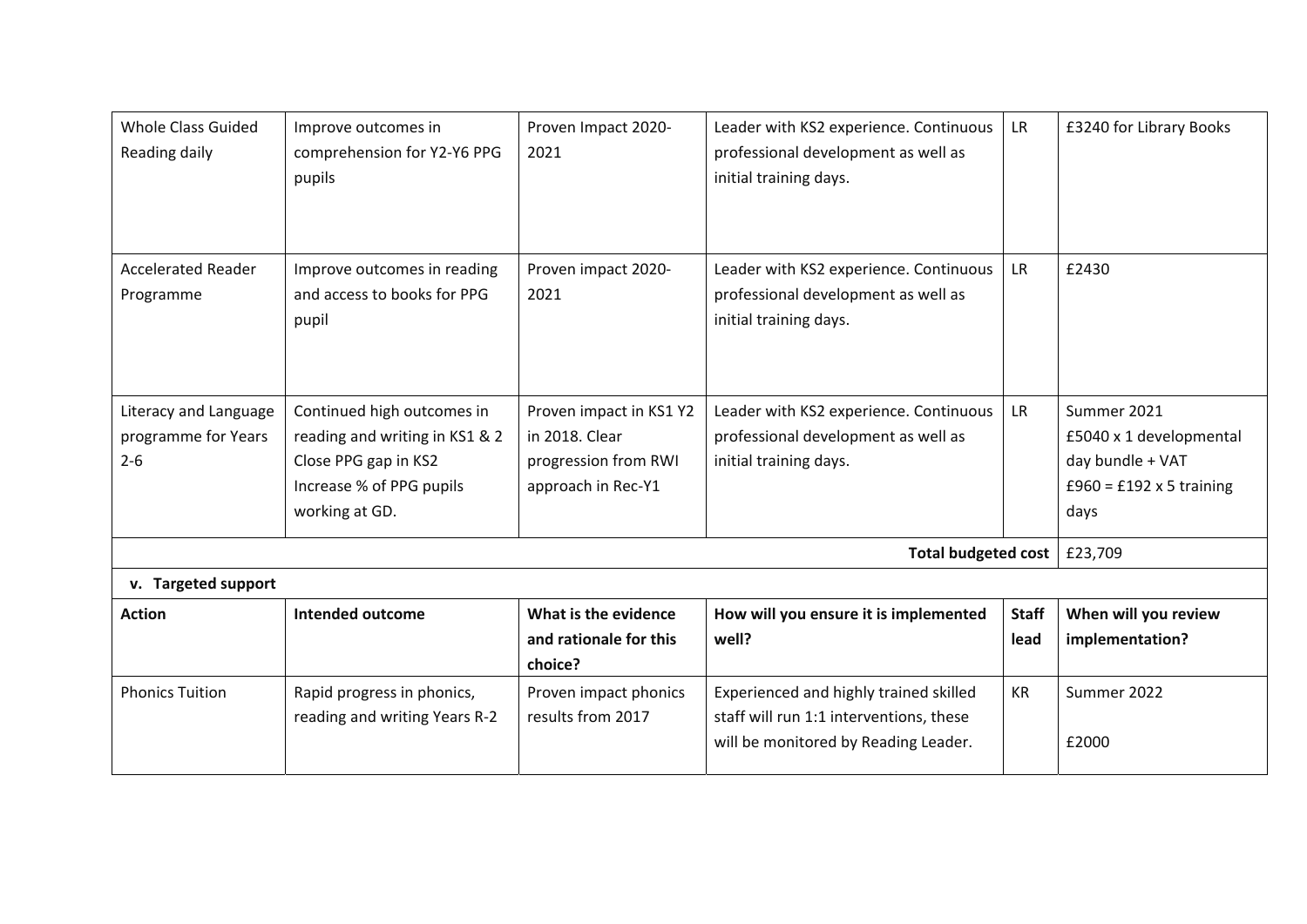| Daily Supported<br>Reading target groups | Daily reading session with 1:6,<br>ensuring rapid progress.                     | Proven impact in MRA<br>2015-2021                                                  | New DSR leader, part of MLT<br>Experienced and highly trained skilled<br>staff will teach PP groups, these will be<br>monitored by class teachers and<br>reading leader. Continuous CPD. | <b>RC</b> | Summer 2022<br>£4873   |
|------------------------------------------|---------------------------------------------------------------------------------|------------------------------------------------------------------------------------|------------------------------------------------------------------------------------------------------------------------------------------------------------------------------------------|-----------|------------------------|
| Educational<br>Psychology support        | To support PP pupils to<br>overcome difficulties in<br>specific learning areas. | PP Pupils with SEND<br>need further support to<br>help them make good<br>progress. | <b>Educational Psychologist and MRA Staff</b><br>will plan, deliver and review<br>interventions every 4-6 weeks.<br>Educational Psychologist to deliver<br>whole academy CPD.            | <b>MT</b> | Summer 2022<br>£4095   |
| <b>Attendance Support</b>                | To support PP Pupils who<br>attendance drops below 97%.                         | Proven Impact in 2015-<br>2020                                                     | Half-termly meetings with SAO to plan<br>and review support. Daily and weekly<br>monitoring of individual pupil<br>attendance and punctuality.<br>Whole academy as well individual pupil | <b>RC</b> | Summer 2022<br>£2160   |
| Speech and Language<br>Therapy support   | To support PP Pupils who need<br>additional support in Speech<br>and Language   | Proven impact in 2015-<br>20                                                       | Speech and Language Therapist and<br>MRA Staff will plan, deliver and review<br>interventions every 4-6 weeks.                                                                           | <b>MT</b> | Summer 2022<br>£15,641 |
| A Space Play Therapy                     | Support for most vulnerable<br>children                                         | Proven impact in<br><b>Federation Academies</b>                                    | Termly reports and<br>reviews of pupil<br>allocation.                                                                                                                                    | SDSL      | Summer 2022<br>£11,700 |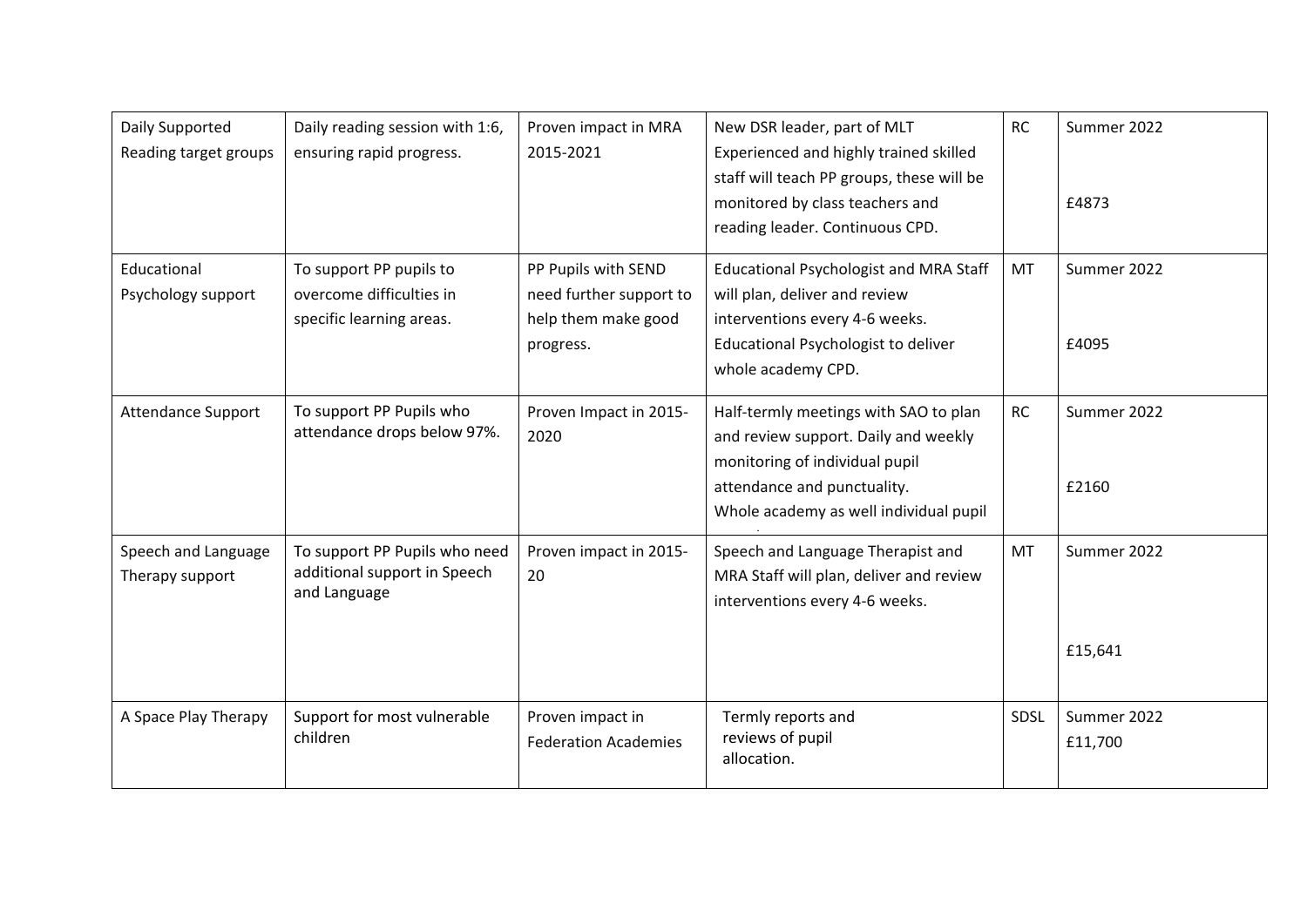| Maths interventions<br>inc Early Bird<br>Interventions | Provide support for pupils at<br>risk of falling behind and<br>challenge groups to increase %<br>working at greater depth. | Proven impact                                             | Class Teachers, Maths Lead and<br>Principal to review impact of<br>interventions regularly in Pupils<br>Progress Meetings. | <b>KR</b>            | Summer 2022<br>£2000                      |  |  |
|--------------------------------------------------------|----------------------------------------------------------------------------------------------------------------------------|-----------------------------------------------------------|----------------------------------------------------------------------------------------------------------------------------|----------------------|-------------------------------------------|--|--|
|                                                        | Total budgeted cost                                                                                                        | £42,469                                                   |                                                                                                                            |                      |                                           |  |  |
| vi. Other approaches                                   |                                                                                                                            |                                                           |                                                                                                                            |                      |                                           |  |  |
| <b>Action</b>                                          | <b>Intended outcome</b>                                                                                                    | What is the evidence<br>and rationale for this<br>choice? | How will you ensure it is implemented<br>well?                                                                             | <b>Staff</b><br>lead | When will you review<br>implementation?   |  |  |
| <b>Additional Teaching</b><br>Staff                    | Deployed to support<br>interventions and provide<br>additional pastoral and<br>academic support                            | Proven Impact                                             | Interventions to be monitored by<br>middle leaders/ subject leaders and<br>class teachers.                                 | KR/N<br>M            | Summer 2022<br>Cost £19,315 x 2 = £38,630 |  |  |
| <b>Enrichment activities</b><br>to broaden curriculum  | To offer enrichment activities<br>to PP pupils who may not<br>otherwise access this<br>opportunity                         | Proven Impact                                             | Ensure the PP pupil take up is 100%                                                                                        | <b>ND</b>            | Summer 2022<br>Cost £1000                 |  |  |